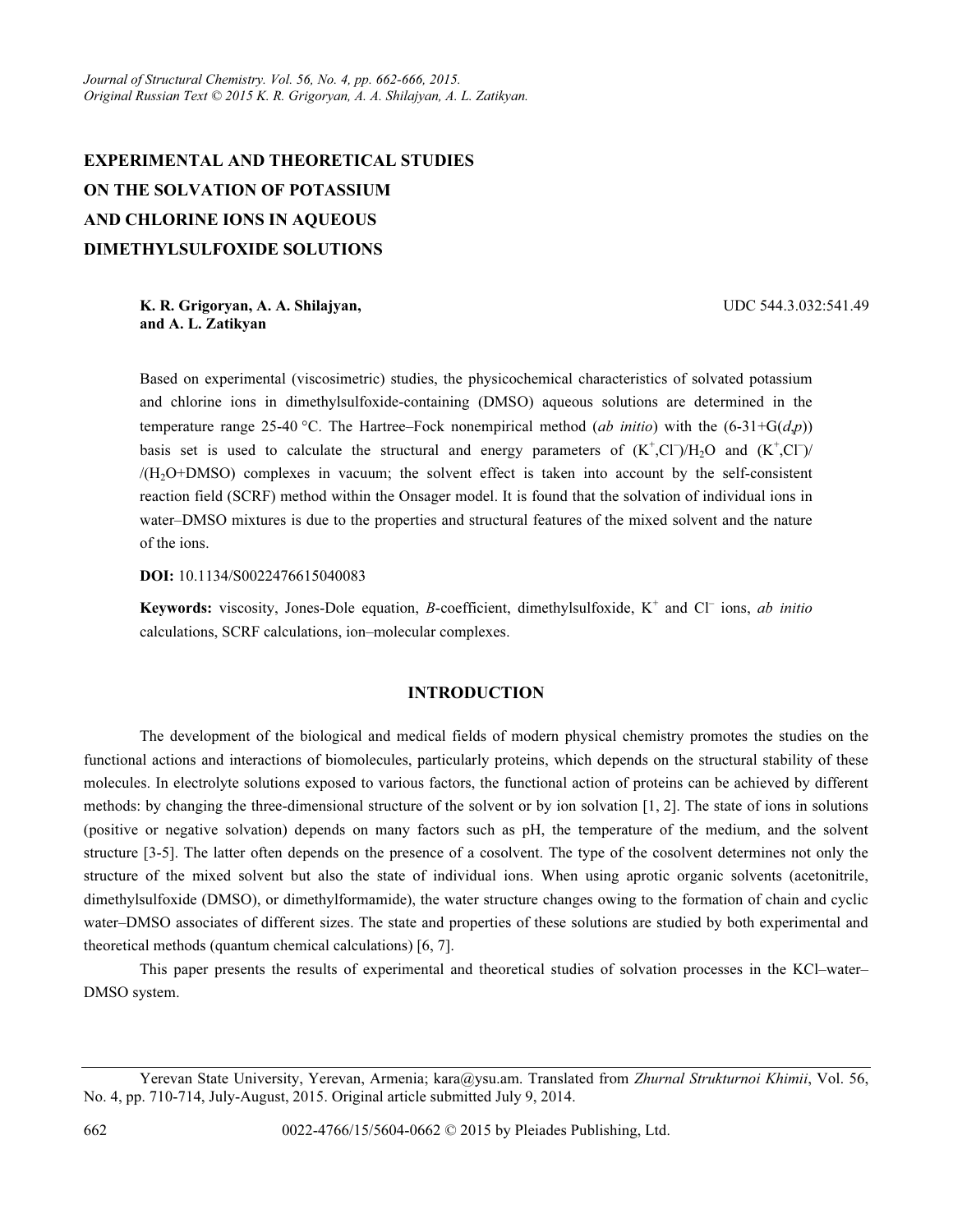#### EXPERIMENTAL

Materials and methods. We used DMSO from Sigma company (Chemical Сo, United States) and KCl (chemically pure grade) from AO Reakhim (Russia). Bidistilled water was used to prepare the solutions.

Viscosimetry. The relative viscosities  $(\eta_{rel})$  of the potassium chloride solutions were measured in water–DMSO solutions with the modified capillary Ubbelohde viscometer in the temperature range 25-40 °C. The solutions were incubated for 5-7 min. The KCl concentrations were varied in the range 0.0125-0.1 mol/l; the amount of DMSO was 0-2.5 mol/l. The  $\eta_{rel.}$  of the solutions was determined from the equation:

$$
\eta_{\text{rel}} = \frac{\eta}{\eta_{\text{s}}} = \frac{t}{t_{\text{s}}},\tag{1}
$$

where  $t$  and  $t_s$  are the flow times of the solution and the solvent. In the calculations the average value for three measurements was used. The viscous-flow activation energy  $(E_n)$  was calculated by the graphical method from the temperature dependence of the relative viscosity by the following equation:

$$
\ln \eta = \ln A + \frac{E_{\eta}}{RT},\tag{2}
$$

where  $\eta$  is the characteristic viscosity of the solution; A is a pre-exponential factor;  $E_n$  is the viscous-flow activation energy; and  $R$  is the universal gas constant.

The quantum chemical calculations were performed using the Gaussian 03 software package [8]. The results of preliminary HyperChem 6.0 calculations [9] served as input data for the nonempirical calculations of  $(K^+$ ,Cl<sup>-</sup>)/H<sub>2</sub>O and  $(K^+$ ,Cl<sup>-</sup>)/(H<sub>2</sub>O+DMSO) complexes. The results were visualized using the GaussView 3.0 program [10]. The calculations were performed by the Hartree–Fock (HF) nonempirical method with the  $(6-31+G(d,p))$  basis set in vacuum; the solvent effect was taken into account by the self-consistent reaction field (SCRF) method within the Onsager model [11]. The geometry of all the complexes (the structural and energy parameters and theoretical vibrational frequencies of the ion– molecular complexes) was fully optimized by the Gaussian 03 software package. The results also included interaction energies  $(E_{int})$  for the calculated equilibrium configurations of the complexes.

#### RESULTS AND DISCUSSION

Being a dynamic property of solutions, viscosity is very sensitive to specific interactions in electrolyte solutions and, therefore, has been successfully used to study the features of ion solvation in solutions. In this respect, it may be of interest to consider the coefficients A and B in the Jones–Dole equation [12, 13]:

$$
\eta_{\text{rel}} = 1 + A\sqrt{c} + Bc,\tag{3}
$$

where  $\eta_{rel}$  is the relative viscosity of the electrolyte solution; c is the molecular concentration of the solute; A is a constant independent of the electrolyte concentration, which characterizes the electrostatic interaction between ions; and  $B$  is a constant determined by the interaction of dissolved ions with the solvent (this constant can be both negative and positive). The constants A and B are determined from the linear dependence of  $(\eta_{rel} - 1)/\sqrt{c}$  on  $\sqrt{c}$ . The slope is B and the intersection point with the ordinate axis determines the value of А.

In an aqueous KCl solution in the temperature range 25-40  $^{\circ}$ C, the coefficients A and B increase with increasing temperature, which is well consistent with the data in [12, 14-16]. In water–DMSO solvents in the same temperature range, we see the following pattern: with an increase in the DMSO concentration from 0 mol/l to 2.5 mol/l, the B value (0.043 l/mol) increases to 0.545 l/mol and A (0.031  $1^{1/2}$ /mol<sup>1/2</sup>) decreases to -0.144  $1^{1/2}$ /mol<sup>1/2</sup>. The positive A value in the aqueous solution indicates a strong ion–ion interaction. In the presence of DMSO, the  $A$  value becomes negative, which indicates the presence of a weak ion–ion interaction in water–DMSO solutions. A negative sign of the  $A$  coefficient indicates weak interactions rather than the ion repulsion [14].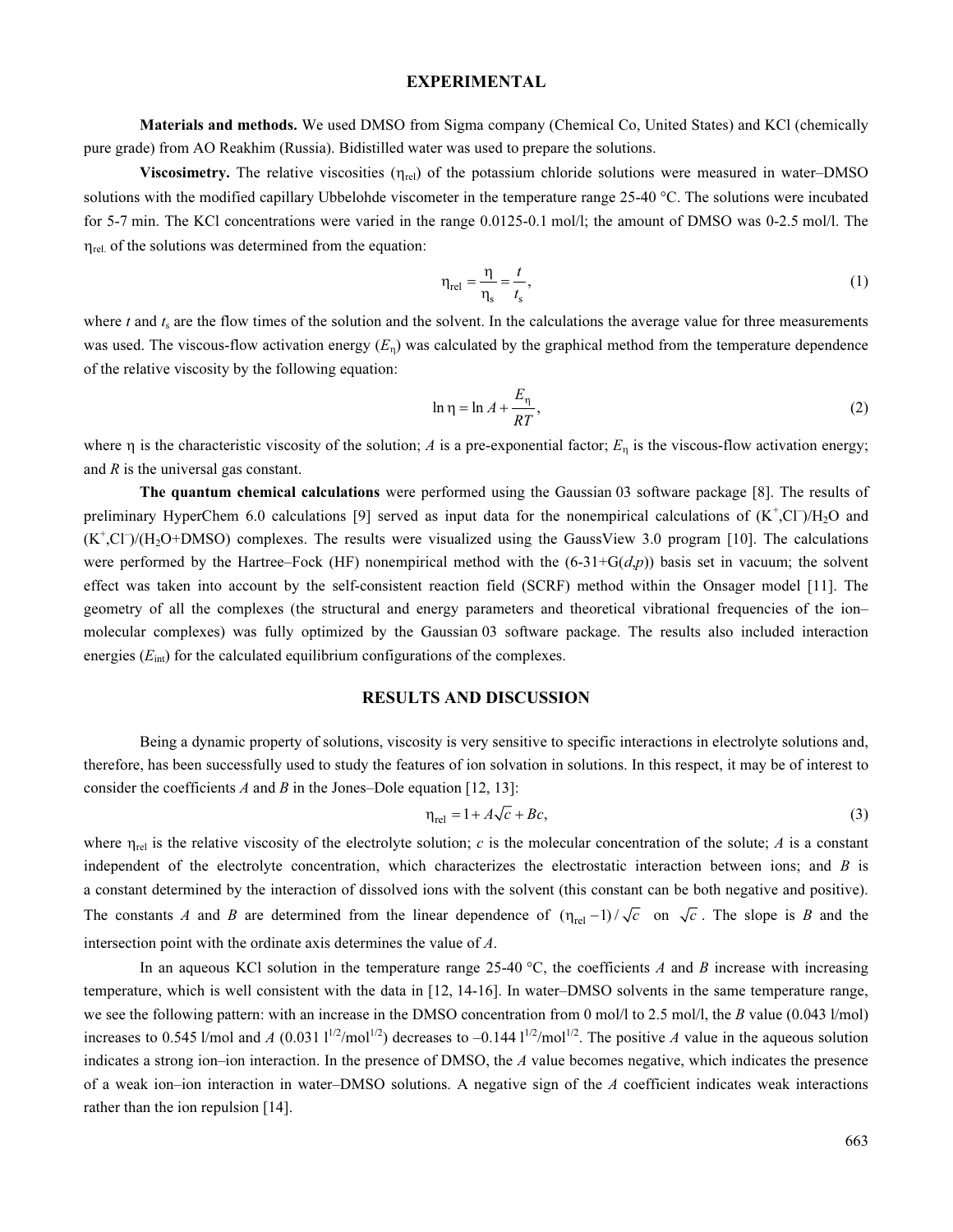| Parameter                                                | RHF/6-31+G( $d,p$ ) |                | Parameter                | RHF/6-31+G( $d,p$ ) |                  |
|----------------------------------------------------------|---------------------|----------------|--------------------------|---------------------|------------------|
| $H2O/CI-$                                                | Vacuum              | $H_2O$         | $H_2O/K^+$               | Vacuum              | H <sub>2</sub> O |
| $R(O_3-H_1)$                                             | 0.95643             | 0.95643        | $R(O_3-H_1)$             | 0.94694             | 0.94689          |
| $R(O_3-H_2)$                                             | 0.94272             | 0.94272        | $R(O_3-H_2)$             | 0.94694             | 0.94691          |
| $R(H_1 - Cl_4)$                                          | 2.40062             | 2.40103        | $R(O_3-K_4)$             | 2.68244             | 2.68170          |
| $\angle H_1 - O_3 - H_2$                                 | 102.79182           | 102.79604      | $\angle H_1 - O_3 - H_2$ | 105.80468           | 105.84226        |
| $\angle$ O <sub>3</sub> -H <sub>1</sub> -Cl <sub>4</sub> | 156.37194           | 156.32289      | $\angle H_1 - O_3 - K_4$ | 126.97166           | 127.08433        |
| $E_{\rm tot}$                                            | $-535.5906154$      | $-535.5906154$ | $E_{\rm tot}$            | $-675.0321585$      | $-675.0321588$   |
| Dipole moment                                            | 3.2886              | 3.2880         | Dipole moment            | 1.7422              | 1.7415           |

**TABLE 1.** Geometrical ( $\AA$ , deg) and Energy (Hartree and D) Parameters of the Optimized  $H_2O/C\Gamma$  and  $H_2O/K^+$  Complexes in Vacuum and in  $H_2O$ 

The temperature coefficient of the ion–solvent interactions  $\left(B/dt\right)$  in aqueous solutions has a small positive value  $(2.4·10<sup>-3</sup>$  l/mol K) [15]. In the presence of DMSO under the conditions described above, the value of  $dB/dt$  increases sharply  $(3.81 \cdot 10^{-2} \text{1-mol}^{-1} \cdot \text{K}^{-1})$ . This suggests that the ion–solvent interactions strengthen with increasing temperature. As shown in  $[17-19]$ , the B coefficient depends not only on the size and shape of the dissolved ion but also on its orientation interaction with the surrounding dipole molecules and a change in the solvent structure. Therefore, an increase in the temperature leads to an increase in  $B$  (strengthening of the ion–solvent interactions), which in turn affects the electrostatic interactions between ions. However, it is worth noting that the ion–solvent interaction is also affected by changes in the microviscosity of the solvent. In the KCl–water–DMSO system, the viscous-flow activation energy shows practically no change with increasing KCl concentration, remaining at about 15.5 kJ/mol, and increases with increasing DMSO concentration to  $E_a = 17.6$  kJ/mol. This is also evidence of the formation of water–DMSO bonds in the presence of DMSO, which in turn affects the solvent structure. As shown in [20], the viscosity of a solution increases with increasing number of hydrogen bonds.

Thus, the experimental results for KCl solutions in the presence of DMSO (up to 2.5 mol/l) in the temperature range 25-40 °C show changes in both ion–ion and ion–solvent interactions, which are attributed to changes in the solvent structure.

In addition to the experimental studies, we performed quantum chemical calculations. Table 1 presents the geometrical and energy parameters of the H<sub>2</sub>O/Cl<sup>-</sup> and H<sub>2</sub>O/K<sup>+</sup> complexes in vacuum and water ( $\varepsilon$  = 78.3). As is evident from Table 1, the ∠O<sub>3</sub>–H<sub>1</sub>–Cl<sub>4</sub> angle decreases and the  $R(H_1–Cl_4)$  bond length increases in the presence of water as compared to vacuum. As shown by the calculated data given in Table 1, the ∠H<sub>1</sub>–O<sub>3</sub>–K<sub>4</sub> angle increases in the presence of water as compared to vacuum while the  $R(O_3-K_4)$  bond length and the dipole moment decrease. The optimized structures of the  $H_2O/CI^-$  and  $H_2O/K^+$  complexes in the aqueous medium are panels shown in Fig. 1a and b. Table 2 shows the geometrical and energy parameters of the optimized  $DMSO/K^+$  and  $DMSO/CI^-$  complexes in vacuum and in the mixed  $DMSO-H_2O$ solvent ( $\varepsilon$  = 76.4). As is evident from Table 2 data, for the DMSO/K<sup>+</sup> complexes, the R(S=O) bond length decreases by 0.0107 Å and the  $R(O_6-K_{11})$  bond length increases by 0.12407 Å in the mixed solvent as compared to vacuum. In the H<sub>2</sub>O/K<sup>+</sup> complex, the  $R(O_3-K_4)$  bond length shortens by 0.00074 Å in the presence of the solvent. The presence of the mixed solvent



Fig. 1. Optimized structures of the complexes:  $H_2O/CI^-(a)$  and  $H_2O/K^+(b)$  in the  $(H_2O)$  medium, DMSO/Cl<sup>-</sup> in vacuum (c), and DMSO/K<sup>+</sup> in the (DMSO–H<sub>2</sub>O) medium (d).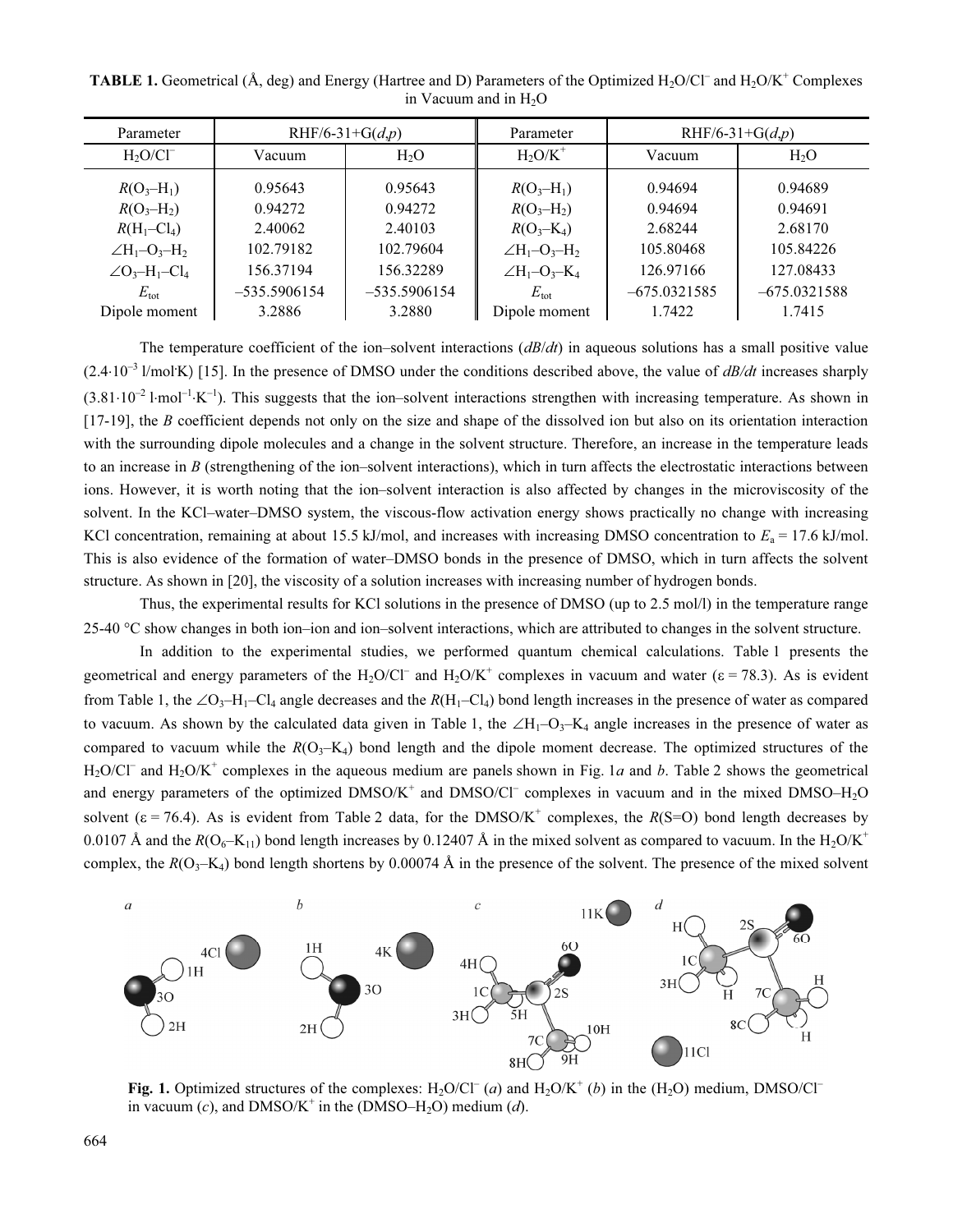**TABLE 2.** Geometrical ( $\AA$ , deg) and Energy (Hartree and D) Parameters of the Optimized DMSO/K<sup>+</sup> and DMSO/Cl<sup>-</sup> Complexes in Vacuum and in the  $(DMSO-H<sub>2</sub>O)$  Medium

| Parameter                   | RHF/6-31+G( $d,p$ ) |                 | Parameter                    | RHF/6-31+G( $d,p$ ) |  |
|-----------------------------|---------------------|-----------------|------------------------------|---------------------|--|
| $DMSO/K^+$                  | Vacuum              | $DMSO-H2O$      | DMSO/Cl <sup>-</sup>         | Vacuum              |  |
| $R(S_2=O_6)$                | 1.51847             | 1.50777         | $R(S_2=O_6)$                 | 1.50596             |  |
| $R(C_1-S_2)$                | 1.79160             | 1.79360         | $R(C_1-S_2)$                 | 1.79188             |  |
| $R(C_7 - S_2)$              | 1.79158             | 1.79360         | $R(C_7 - S_2)$               | 1.79188             |  |
| $R(O_6-K_{11})$             | 2.48987             | 2.61394         | $R(H_3 - Cl_{11})$           | 2.71047             |  |
|                             |                     |                 | $R(H_8 - Cl_{11})$           | 2.71191             |  |
| $\angle C_1-S_2-C_7$        | 99.63055            | 99.10503        | $\angle C_1-S_2-C_7$         | 98.31039            |  |
| $\angle S_2 = O_6 - K_{11}$ | 167.00435           | 170.78750       | $\angle H_3 - Cl_{11} - H_8$ | 56.68262            |  |
| $E_{\rm tot}$               | $-1150.5812633$     | $-1150.5897175$ | $E_{\rm tot}$                | $-1011.1198269$     |  |
| Dipole moment               | 5.8893              | 7.5074          | Dipole moment                | 7.0829              |  |

**TABLE 3.**  $E_{\text{tot}}$  and  $E_{\text{int}}$  Values (kcal/mol) of the H<sub>2</sub>O/Cl<sup>-</sup>, H<sub>2</sub>O/K<sup>+</sup>, DMSO/Cl<sup>-</sup>, and DMSO/K<sup>+</sup> Complexes in Vacuum and in the Presence of Solvents: H<sub>2</sub>O ( $\varepsilon$  = 78.3) and DMSO–H<sub>2</sub>O ( $\varepsilon$  = 76.4)

|                      | RHF/6-31+G( $d,p$ )        |                                    |                            |                                    |                            |                                    |  |
|----------------------|----------------------------|------------------------------------|----------------------------|------------------------------------|----------------------------|------------------------------------|--|
| Complex              | Vacuum                     |                                    | H <sub>2</sub> O           |                                    | $DMSO-H2O$                 |                                    |  |
|                      | $E_{\text{tot}}$ , Hartree | $\Delta E_{\text{int}}$ , kcal/mol | $E_{\text{tot}}$ , Hartree | $\Delta E_{\text{int}}$ , kcal/mol | $E_{\text{tot}}$ , Hartree | $\Delta E_{\text{int}}$ , kcal/mol |  |
| $H2O/CI-$            | $-535.5906154$             | $-12.37698752$                     | $-535.5906154$             | $-10.28004069$                     |                            |                                    |  |
| $H_2O/K^+$           | $-675.0321585$             | $-18.15860444$                     | $-675.0321588$             | $-16.06184587$                     |                            |                                    |  |
| DMSO/CI <sup>-</sup> | $-1011.1198269$            | $-15.92172311$                     |                            |                                    |                            |                                    |  |
| $DMSO/K^+$           | $-1150.5812633$            | $-34.18656482$                     |                            |                                    | $-1150.5897175$            | $-35.05579029$                     |  |

also affects the dipole moment of the DMSO/K<sup>+</sup> complex, which increases by 1.6181 D, while that of the  $H_2O/K^+$  complex in H<sub>2</sub>O decreases by 0.0007 D. The results of the quantum chemical calculations reveal that in the mixed DMSO–H<sub>2</sub>O solvent the coordination solvation (complexation) of the  $K^+$  cation by the DMSO electron donating center occurs.

The optimized structures of the  $DMSO/K^+$  complex in the  $(DMSO-H<sub>2</sub>O)$  medium and the  $DMSO/CI^-$  complex in vacuum are shown in Fig. 1c and d. It follows from the data of Tables 1 and 2 that in the presence of the solvent ( $\varepsilon$  = 78.3) the distance of the K<sup>+</sup> ion from the water molecule is 2.68170 Å, and in the mixed solvent ( $\varepsilon$  = 76.4) the distance of the same ion from the DMSO molecule is 2.61394 Å. Thus, it can be concluded from the data that the  $DMSO/K<sup>+</sup>$  complex is more stable than  $H_2O/K^+$ . This conclusion is also supported by the data on interaction energies (Table 3). The theoretical calculations for the DMSO/Cl<sup>-</sup> complex in vacuum and in the medium supplemented the experimental results: in contrast to the DMSO/K<sup>+</sup> complex, DMSO/Cl<sup>-</sup> was found to be instable in the mixed water–DMSO solvent; i.e., here we have negative solvation of Cl<sup>-</sup>.

#### **CONCLUSIONS**

Experimental studies and theoretical analysis of the ionic solvation of KCl in the mixed DMSO–water solvent were performed. According to our results, the DMSO (aprotic solvent) substitution for water molecules in the hydration shell leads to the compensation of the dehydration effect by that of the coordination solvation (complexation) of the  $K^+$  ion by the electron donating center of the nonaqueous component and to the negative solvation of the Cl<sup>-</sup> ion.

### **REFERENCES**

- 1. H. Zhang, R. Liu, Z. Chi, and C. Gao, Spectrochim. Acta, Part A, 78, 523 (2011).
- 2. K. R. Grigoryan and A. A. Shilajyan, Russ. J. Bioorg. Chem., 35, No. 5, 581 (2009).